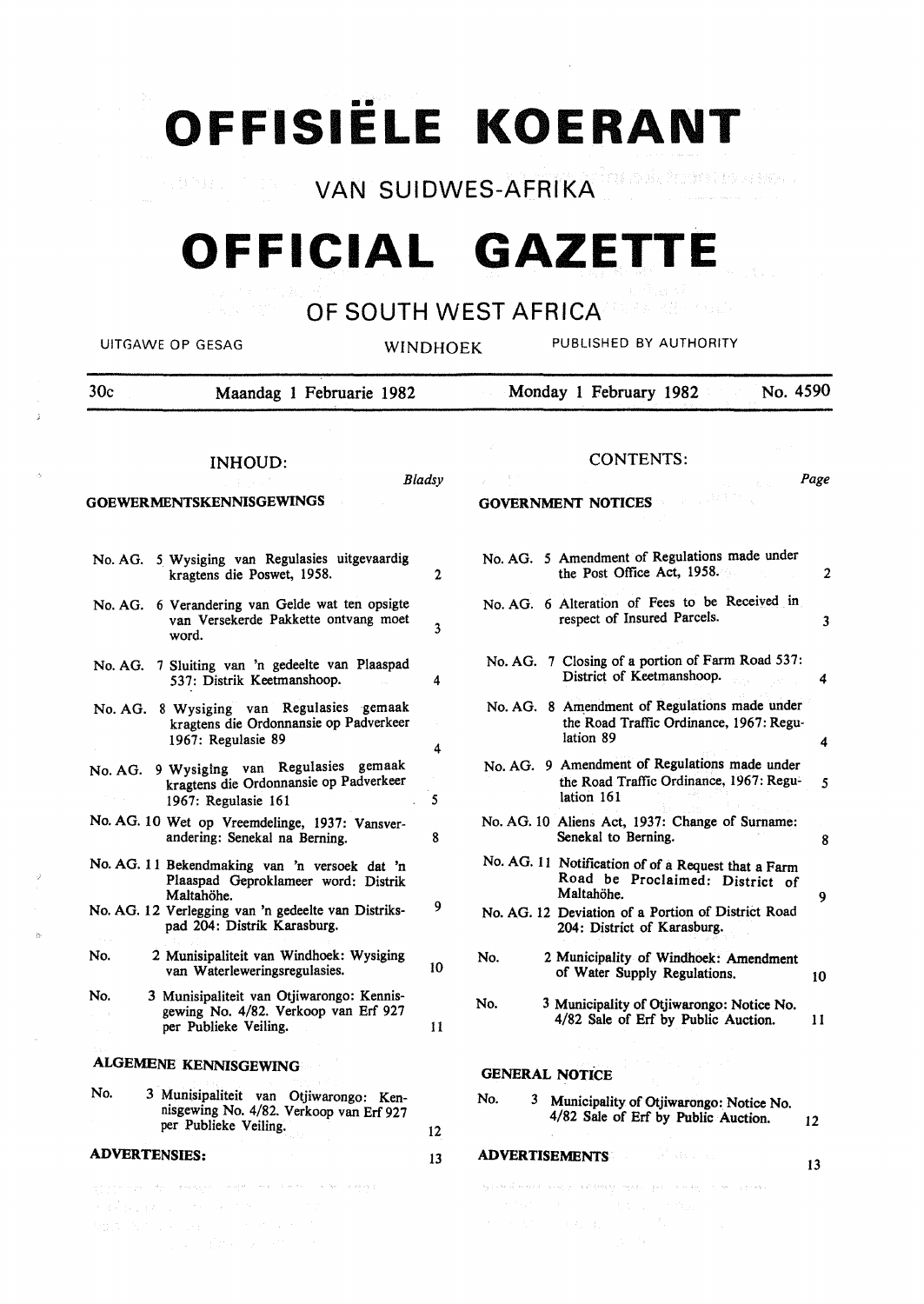### DEPARTEMENT VAN VERVOER

.<br>Statistički pripada i podatka

No. AG. 7 1982

### SLUITING VAN 'N GEDEELTE VAN PLAASPAD 537: DISTRIK KEETMANSHOOP

Ingevolge subartikel (2) van artikel 22 van die Ordonnansie op Paaie, 1972 (Ordonnansie 17 van I 972), word hierby bekend gemaak dat die Ministersraad kragtens subartikel (1) van genoemde artikel 22 in die distrik Keetmanshoop die gedeelte van plaaspad 537 wat in die Bylae hieronder beskryf en op sketskaart P665 so aangetoon word, gesluit het.

Genoemde sketskaart is gedurende gewone kantoorure by die kantoor van die Sekretaris van Vervoer, Windhoek, ter insae beskikbaar.

#### BYLAE

Van 'n punt (Cop sketskaart P665) op plaaspad 537 op die plaas Klein Manasse 264 algemeen ooswaarts oor genoemde plaas tot op 'n punt (D op sketskaart P665) op genoemde plaas.

 $\pm$  527, 841, 3545.

and Westername and an analysis

**SAND CONSTRUCTION** 

#### DEPARTMENT OF TRANSPORT

No. AG. 8 1982

AMENDMENT OF REGULATIONS MADE UNDER THE ROAD TRAFFIC ORDINANCE, 1967

The Council of Ministers has under section 165 of the Road Traffic Ordinance, 1967 (Ordinance 30 of 1967, made the regulation set out in the Schedule. The communications of

### BYLAE<sup>(2013</sup> lead)

Samsonia ()

*Wysiging van regulasie 89 t•an die regulasies afgekondig by Goewermentskennisgewing 95 van /96* 7 *soos l'ervang deur Goewermentskennisgewing 164 van 1973* 

Regulasie 89 van die regulasies afgekondig by Goewermentskennisgewing 95 van 1967 word hierby gewysig deur paragraaf (d) deur die volgende paragraaf te vervang:

#### DEPARTMENT OF TRANSPORT

#### No. AG. 7 1982

 $\chi$  -  $\chi_1^{\rm max}$  ,  $\chi_2^{\rm max}$  ,  $\chi_3$ 

#### CLOSING OF A PORTION OF FARM ROAD 537: DISTRICT OF KEETMANSHOOP

In terms of subsection (2) of section 22 of the Roads Ordinance, 1972 (Ordinance 17 of 1972), it is hereby made known that the Council of Ministers has under subsection (1) of the said section 22 in the district of Keetmanshoop closed. the portion of farm road 537 described in the Schedule hereunder and so known on sketch-map P665.

The said sketch-map is lying open to inspection during normal office hours at the office of the Secretary for Transport, Windhoek.

#### **SCHEDULE**

From a point (C on sketch-map P665) on farm road 537 on the farm Klein Manasse 264 generally eastwards across the said farm to a point (D on sketch-map P665) on the said farm.

#### DEPARTEMENT VAN VERVOER

No. AG. 8 1982 (Stephen Products)<br>No. AG. 8 1982 (Stephen Products)

### WYSIGING VAN REGULASIES GEMAAK KRAGTENS DIE ORDONNANSIE OP PADVERKEER 1967

Die Ministersraad het kragtens artikel 165 van die Ordonnansie op Padverkeer 1967 (Ordonnansie 30 van 1967) die regulasie vervat in die Bylae gemaak. orather is the first

## SCHEDULE **SCHEDULE**

*Amendment of regulation 89 of the regulations published under Government Notice 95 of 1967 as*  substituted by Government Notice 164 of 1973.

Regulation 89 of the regulations published under Government Notice 95 of 1967 is hereby amended by the substitution for paragraph (d) of the following paragraph: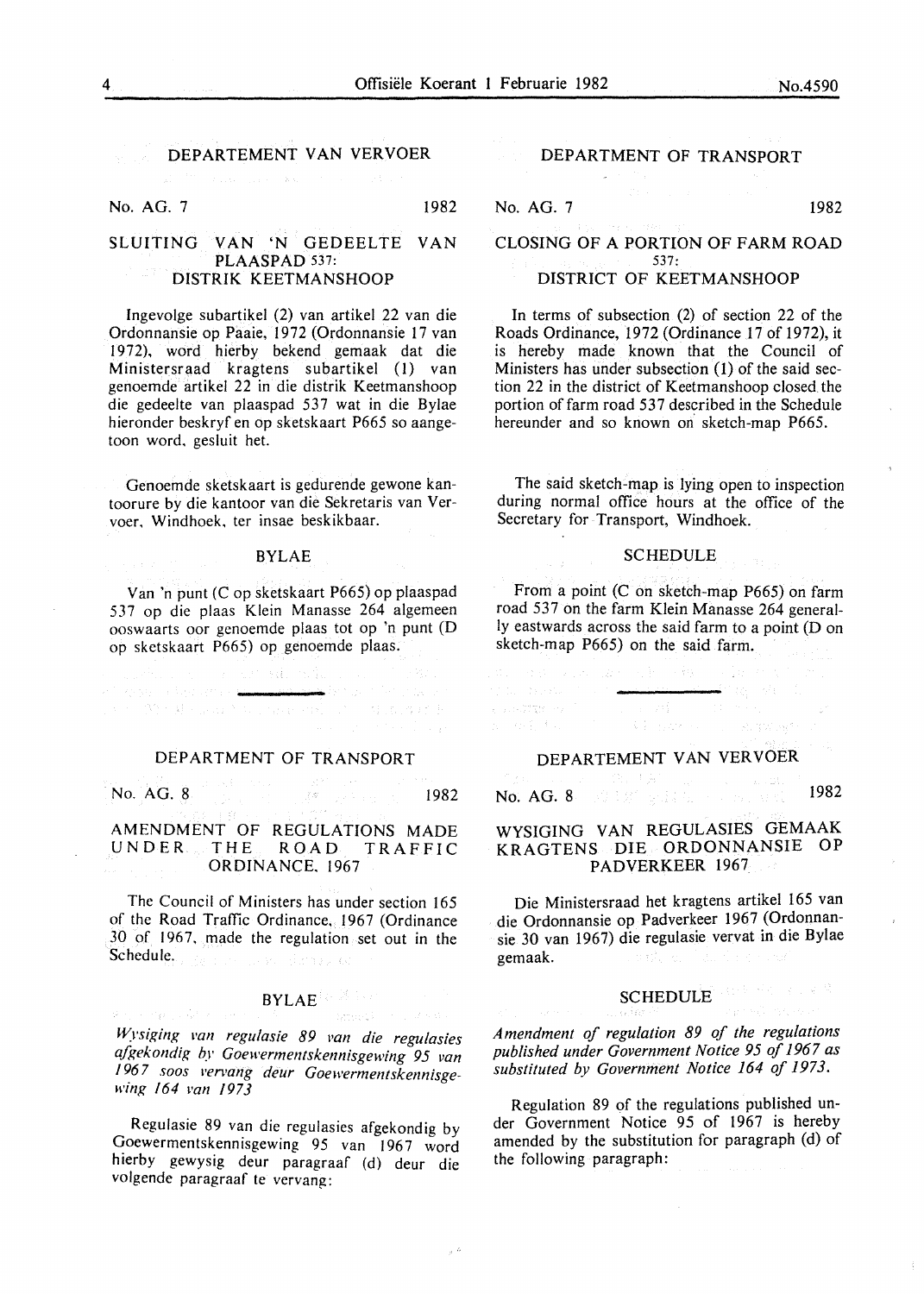"{d) indien die lengte van die trekstang van enige sleepwa in sodanige kombinasie, ·waar sodanige sleepwa meer as een as het, 2 meter oorskry; of'.

#### DEPARTEMENT VAN VERVOER

No. AG. 9 **1982** 

endre foreig

WYSIGING VAN REGULASIES GEMAAK KRAGTENS DIE ORDONNANSIE OP PADVERKEER 1967

Die Ministersraad het kragtens artikel 165 van die Ordonnansie op Padverkeer 1967 {Ordonnansie 30 van 1967) die regulasies vervat in die Bylae gemaak.

#### enwag wordte procur kan ng Br BYLAE

*Wysiging van regulasie 161 van die regulasies qfgekondig by Goewermentskennisgewing 95 van 1967* 

1. Regulasie 161 van die regulasies afgekondig by Goewermentskennisgewing 95 van 1967 word hierby gewysig deur in subregulasie (1) na die opskrif "R5 - Geen fietsryer :" en die beskrywing daaronder die volgende opskrif en beskrywing in te voeg:

"RSA - Geen motorfietsryer:

Om aan te dui dat geen motorfietsryer op die betrokke openbare pad toegelaat word nie.".

*Wysiging van regulasie 162 van die regulasies qfgekondig by Goewermentskennisgewing 95 van 1967* 

2. Regulasie 162 van die regulasies afgekondig by Goewermentskennisgewing 95 van 1967 word hierby gewysig -

(a) deur in subregulasie {2) na die opskrif "W34 - Verkeerseine voor:" en die beskrywing daaronder die volgende opskrif, beskrywing, voorwaardes en omstandighede waaronder die teken op 'n openbare pad vertoon mag word, in te voeg: SPY #ETHIS

"W34A - Verkeersbeheer voor:

{a) Om verkeer te waarsku dat daar 'n polisiebeampte voor is wat verkeer beheer.

teur A

"{d) if the length of a drawbar of any trailer in such combination, where such trailer has more than one axle, exceeds 2 metres; or".

#### DEPARTMENT OF TRANSPORT

รเด็บราง (รณะชาวประชุม al de la Roma

No. AG. 9 1982 - 1982 - 1982 - 1982 - 1982 - 1982 - 1982 - 1982 - 1982 - 1982 - 1982 - 1982 - 1982 - 1982 - 19

AMENDMENT OF REGULATIONS MADE THE ROAD TRAFFIC ORDINANCE, 1967  $\chi^2_{\rm{min}} \sim \tau_{\rm{B}}^{-1}$ 

The Council of Ministers has, under section 165 of the Road Traffic Ordinance, 1967 (Ordinance 30 of 1967), made the regulations set out in the Schedule. .<br>Statistički rima

# $\begin{picture}(150,10) \put(0,0){\vector(1,0){10}} \put(10,0){\vector(1,0){10}} \put(10,0){\vector(1,0){10}} \put(10,0){\vector(1,0){10}} \put(10,0){\vector(1,0){10}} \put(10,0){\vector(1,0){10}} \put(10,0){\vector(1,0){10}} \put(10,0){\vector(1,0){10}} \put(10,0){\vector(1,0){10}} \put(10,0){\vector(1,0){10}} \put(10,0){\vector(1,0){10}} \put(10,0){\vector($

#### *Amendment of regulation 161 of the regulations published by Government Notice 95 of 1967*

1. Regulation 161 of the. regulations published by Government Notice 95 of 1967 is hereby amended by the insertion in subregulation (1) after the heading "R5 - No cyclist:" and the description thereunder of the following heading and description:  $\mathcal{E}(\mathcal{A}(\mathcal{A})) = \mathcal{E}(\mathcal{A}(\mathcal{A}))$  ,  $\mathcal{E}(\mathcal{A}) = \mathcal{E}(\mathcal{A})$ 

"R5A - No motor cyclist:

New Plane Walk

To indicate that no motor cyclist is permitted on the public road concerned.".

*Amendment of regulation 162 of the regulations published by Government Notice 95 of 1967* 

2. Regulation 162 of the regulations published 1,v Government Notice 95 of 1967 is hereby  $amended-$ 

 $(a)$  by the insertion in subregulation  $(2)$  after the heading "W34 - Traffic signals ahead:" and the description thereunder of the following heading, description, conditions and circumstances under which the sign may be displayed on a public road:

"W34A - Traffic control ahead:

(a) To warn traffic that there is a police officer ahead controlling traffic.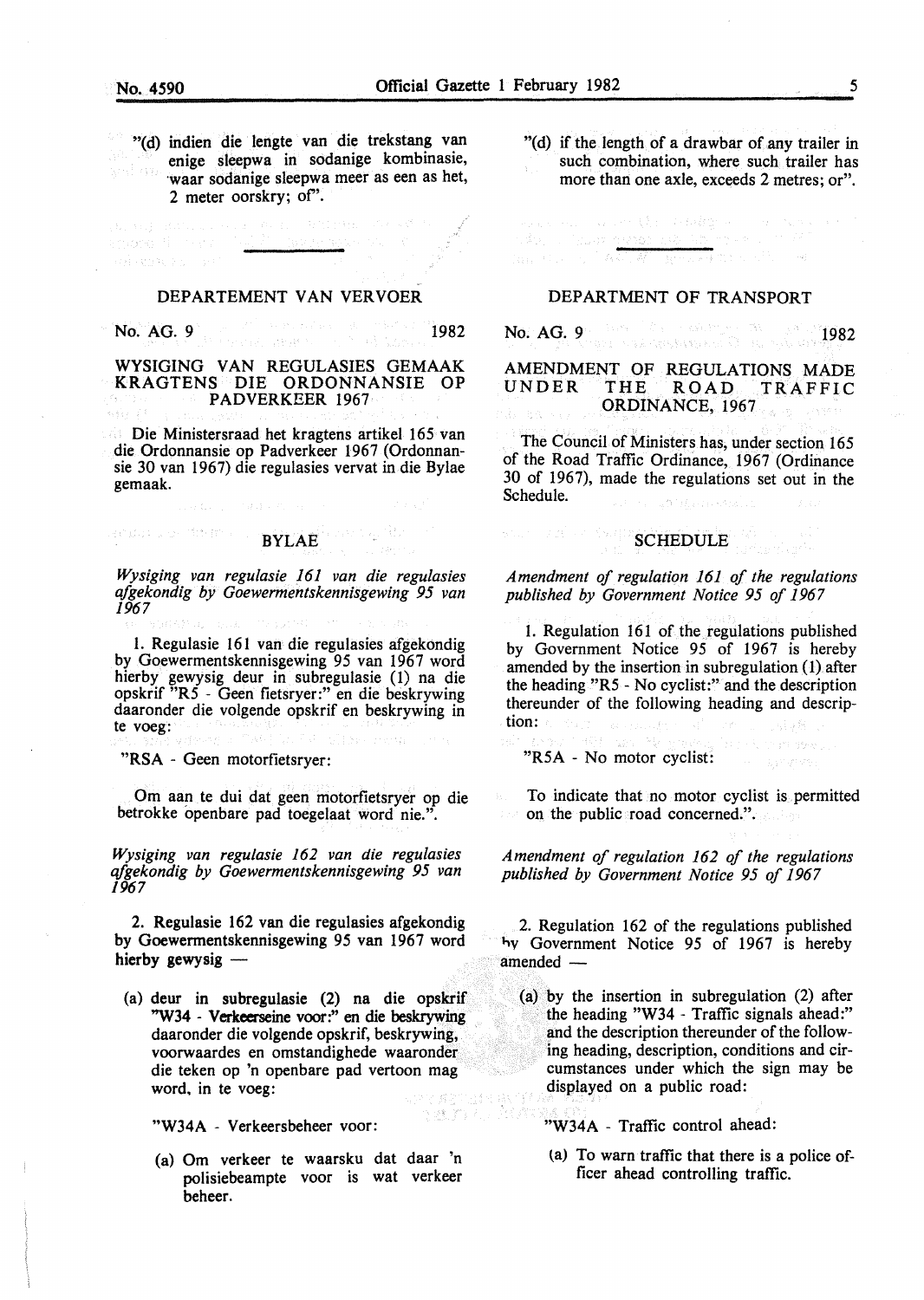- (b) Die teken moet draagbaar wees en moet vertoon word alleenlik vir die tydperk wanneer die polisiebeampte die verkeer beheer."; en
- (b) deur in subregulasie (3) (a) die uitdrukking "W34", waar dit die eerste maal voorkom, deur die uitdrukking "W34A" te vervang.

*Wysiging van regulasie 163 van die regulasies afgekondig by Goewermentskennisgewing 95 van 1967* 

3. Regulasie 163 van die regulasies afgekondig by Goewermentskennisgewing 95 van 1967 word hierby gewysig deur in subregulasie (1) na die opskrif "G6 - Stilhouplek voor:" en die beskrywing daaronder die volgende opskrifte en beskrywings in te voeg:

"G6A - Toeriste-inligting voor:

Om die afstand na 'n afdraaiplek na 'n toeristeinligtingsburo voor aan te dui.

G6B - Toeriste-inligting-rigting:

Om die rigting en afstand na 'n toeristeinligtingsburo aan te dui.".

*Wysiging van Bylae 2 by die regulasies afgekondig by Goewermentskennisgewing 95 van 1967* 

4. Bylae 2 by die regulasies afgekondig by Goewermentskennisgewing 95 van 1967 word bierby gewysig  $-$ 

(a) deur in onderklas (i) van Klas A na reëlingsteken R5 die volgende reëlingsteken in te voeg:

- (b) The sign shall be portable and shall be displayed only for the period during which the police officer is controlling the traffic."; and
- (b) by the substitution in subregulation (3) (a) for the expression "W34", where it occurs for the first time, of the expression "W34A".

*Amendment of regulation 163 of the regulations published by Government Notice 95 of 1967* 

3. Regulation 163 of the regulations published by Government Notice 95 of 1967 is hereby amended by the insertion in subregulation (1) after the heading "G6 - Stopping place ahead:" and the description thereunder of the following headings and descriptions:

"G6A - Tourist information ahead:

To indicate the distance to a turn-off to a tourist information bureau ahead.

G6B - Tourist information direction:

To indicate the direction and distance to a tourist information bureau.".

*Amendment of Schedule 2 to the regulations published by Government Notice 95 of 1967* 

4. Schedule 2 to the regulations published by Government Notice 95 of 1967 is hereby amended

(a) by the insertion in subclass (i) of Class A after regulatory sign R5 of the following regulatory sign:

liga at existenc

gallery to the construction of the construction

**'"RSA** 

stand the digital and proportional state Source of the Automatic published **GEEN MOTORFIETSRYER** 

高出化 计不可

 $\label{eq:1} \mathbb{E}[\hat{\mathcal{A}}_{\mathcal{B}}] = \hat{\mathcal{A}}_{\mathcal{B}} \hat{\mathcal{A}}_{\mathcal{B}} \hat{\mathcal{A}}_{\mathcal{B}} = \hat{\mathcal{A}}_{\mathcal{B}} \hat{\mathcal{A}}_{\mathcal{B}} \hat{\mathcal{A}}_{\mathcal{B}} \hat{\mathcal{A}}_{\mathcal{B}} \hat{\mathcal{A}}_{\mathcal{B}} = \hat{\mathcal{A}}_{\mathcal{B}} \hat{\mathcal{A}}_{\mathcal{B}} \hat{\mathcal{A}}_{\mathcal{B}} \hat{\mathcal{A}}_{\mathcal{B}} \hat{\mathcal{A}}$ 

- Salahan Santa - Salah Salam Salam - Salam - Salam Salam Salam Salam Salam Salam Salam

为实验 医双头的

 $\sim 10^{21}$ 



**NO MO'IOR CYO..IST**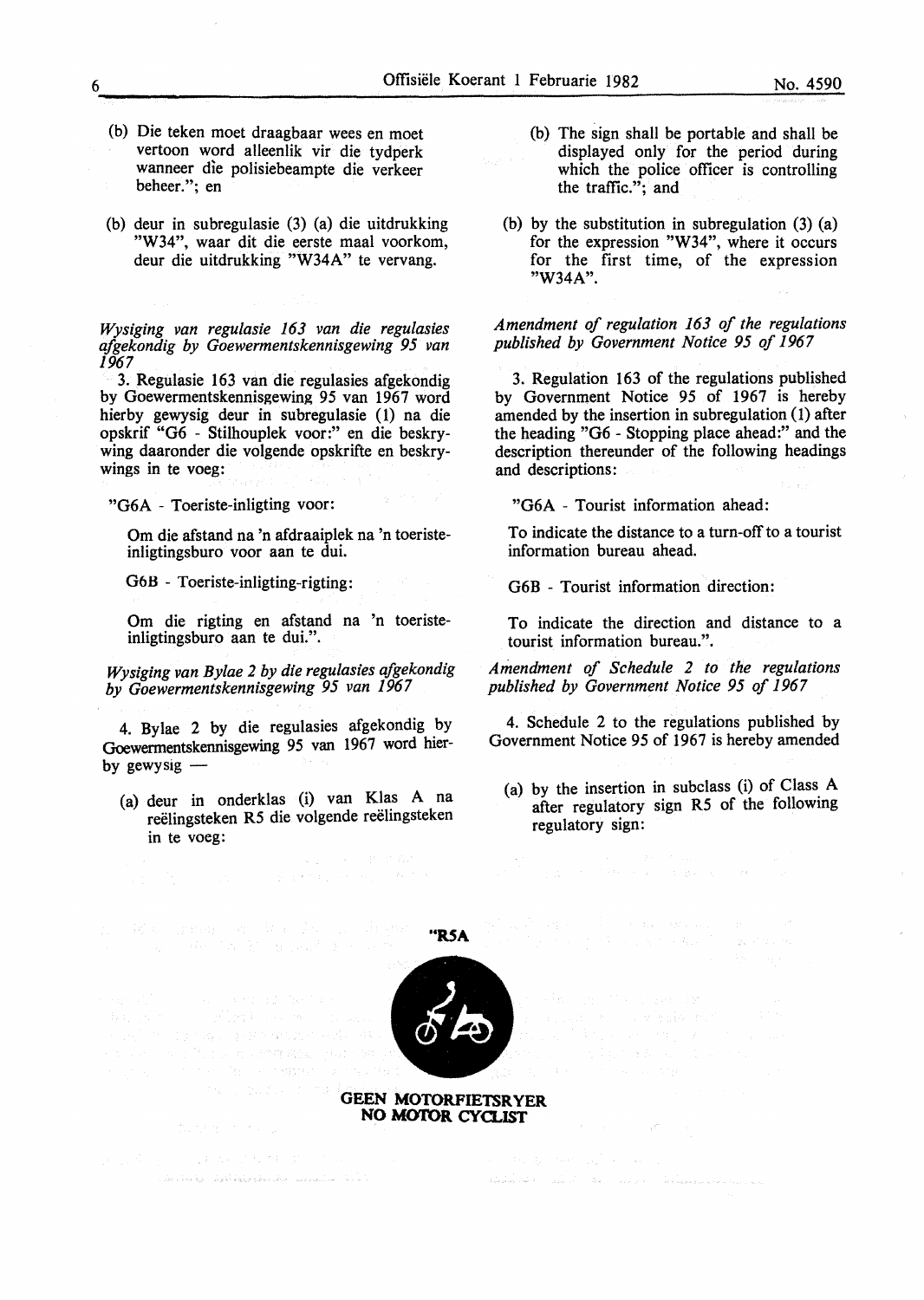$\begin{split} \mathcal{P} & \mathbf{B}^{\text{R}}_{\text{G}} \left( \begin{array}{cc} \mathcal{E}_{\text{G}} & \mathcal{E}_{\text{G}} & \mathcal{E}_{\text{G}} \\ \mathcal{E}_{\text{G}} & \mathcal{E}_{\text{G}} & \mathcal{E}_{\text{G}} \end{array} \right) \mathcal{E}_{\text{G}} \left( \begin{array}{cc} \mathcal{E}_{\text{G}} & \mathcal{E}_{\text{G}} \\ \mathcal{E}_{\text{G}} & \mathcal{E}_{\text{G}} & \mathcal{E}_{\text{G}} \end{array} \right) \mathcal{E}_{\text{G}} \left$ 



**DAR** 

Sirkel en diagonaal: Rooi weerkaatsend Simbool: Wit weerkaatsend Agtergrond: Blou nie-weerkaatsend

Circle and diagonal: Red refiectorized Symbol: White refiectorized Background: Blue non-refiectorized

Afmetinge/Dimensions: mm

| <b>Contract of the contract of the contract of the contract of the contract of the contract of the contract of the</b><br>company | <b>CONTRACTOR</b> | 2010/01/2010 02:00:00 02:00:00 02:00:00 02:00:00 02:00:00<br>53.35 | <b><i><u>POSSIBURES</u></i></b> | --<br>14.40 | <b>A STORIES IN A REPORT FOR THE REAL</b><br>e |
|-----------------------------------------------------------------------------------------------------------------------------------|-------------------|--------------------------------------------------------------------|---------------------------------|-------------|------------------------------------------------|
| 610                                                                                                                               | 203               | 152                                                                | ٢1                              | 134         | 71<br>وينتبذ                                   |

 $\frac{1}{2}$ 

(b) deur in onderklas (ii) van Klas A na waarskuwingsteken W34 die volgende waarskuwingsteken in te voeg:

(b) by the insertion in subclass (ii) of Class A after warning sign W34 of the following warning sign:

コードル・エレス(メジュタイ) サイトリング<br>- アートロールの構造者のカルマン

经计算提升量 紧急量 医特洛氏

 $\tau_{\rm{max}}$  is a second second  $\tau_{\rm{max}}$ 



TRAFFIC CONTROL AHEAD":

 $\frac{1}{2\pi}$ 

 $\mathbf{a}$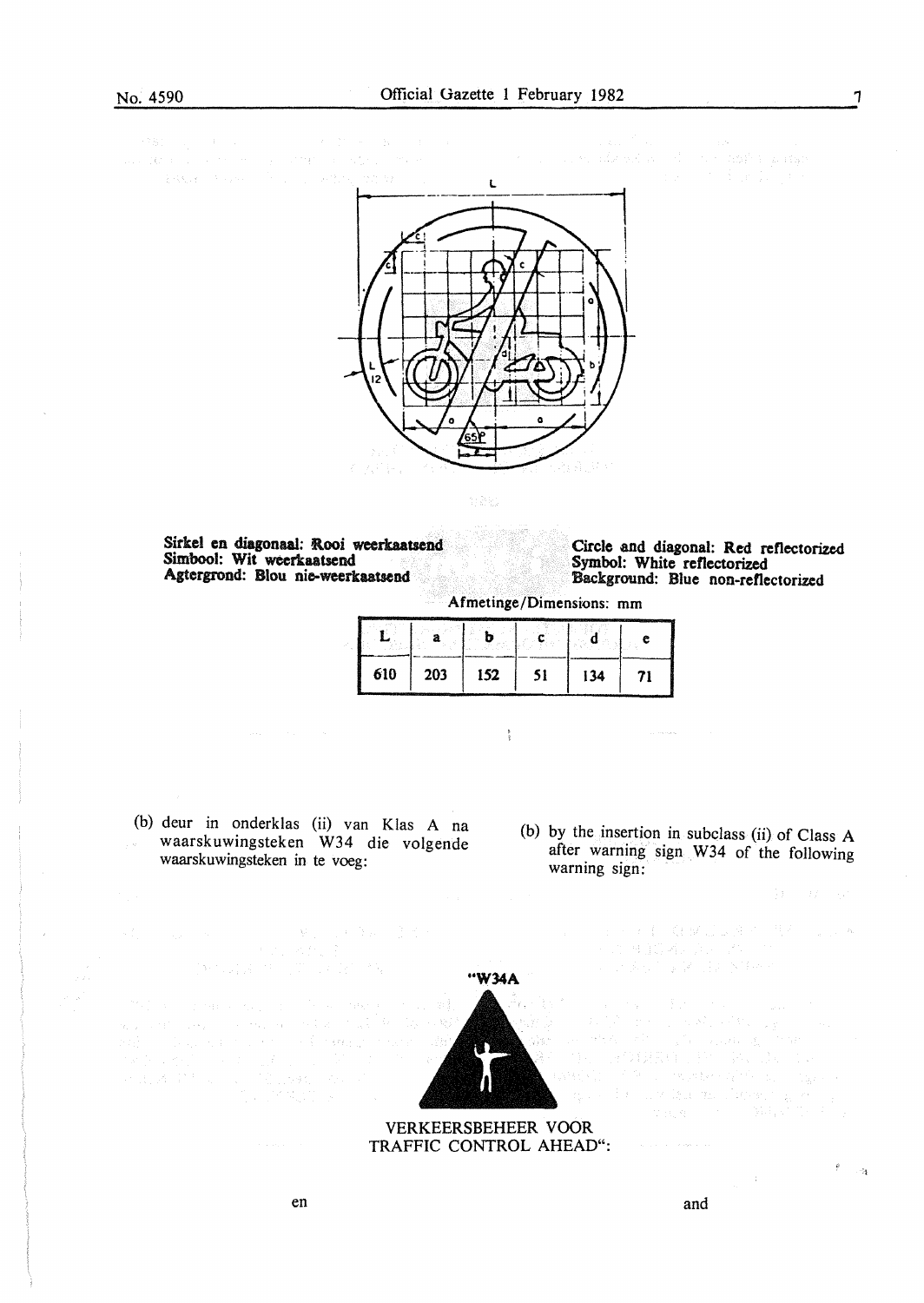- (c) deur in onderklas (iii) van Klas A na gids- of inligtingsteken G6 die volgende gids- of inligtingsteken in te voeg:
- (c) by the insertion in subclass (iii) of Class A after guide on informative sign G6 of the following guide or informative signs:



#### TOERISTE-INLIGTING VOOR TOURIST INFORMATION AHEAD

**G6B** 



#### **TOERISTE-INLIGTING-RIGTING TOURIST INFORMATION DIRECTION".**

### DEPARTEMENT VAN BURGERSAKE EN MANNEKRAG

No. AG. 10 1982

#### WET OP VREEMDELINGE, 1937 : VANSVERANDERING: SENEKAL NA BERNING

lngevolge artikel 9(1) van die Wet op Vreemdelinge, 1937 (Wet 1 van 1937), word bierby bekend gemaak dat die Administrateurgeneraal JOHN FREDERICK SENEKAL woonagtig te Diinenstraat 3, SW AKOPMUND, kragtens genoemde artikel veroorloof het om die van BERNING aan te neem.

 $\mathcal{W}_{\mathcal{C}}$  .

#### DEPARTMENT OF CIVIC AFFAIRS AND MANPOWER

No. AG. 10 1982

#### ALIENS ACT, 1937 : CHANGE OF SURNAME: SENEKAL TO BERNING

In terms of section  $9(1)$  of the Aliens Act, 1937 (Act 1 of 1937), it is hereby made known that the Administrator-General has under the said section authorized JOHN FREDERICK SENEKAL residing at 3 Diinen Street, SWAKOPMUND, to assume the surname BERNING.

8

.•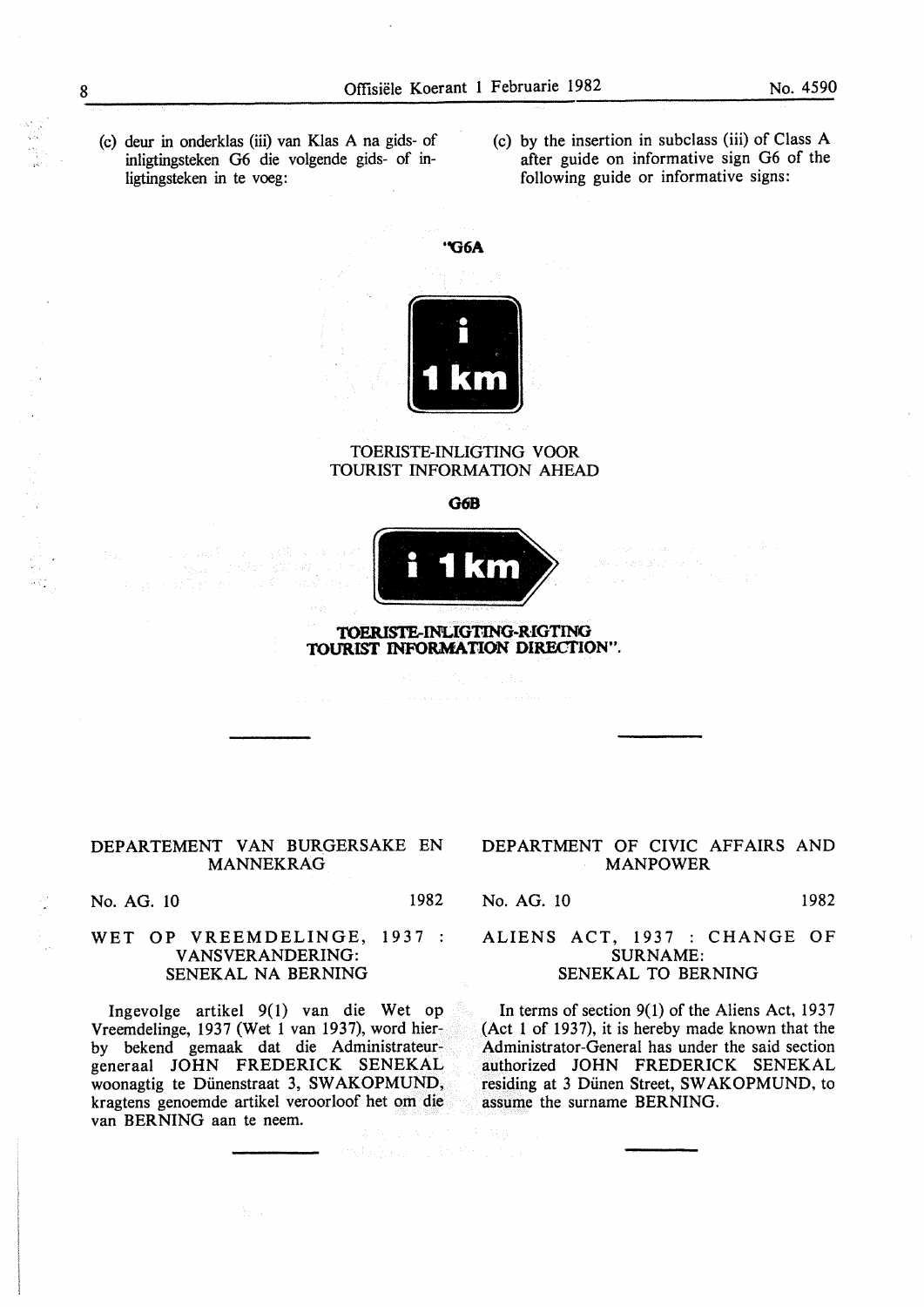#### DEPARTEMENT VAN VERVOER

No. AG. 11 1982

### BEKENDMAKING VAN 'N VERSOEK DAT 'N PLAASPAD GEPROKLAMEER WORD: DISTRIK MALTAHOHE

Kragtens artikel 17(2) van die Ordonnansie op Paaie, 1972 (Ordonnansie 17 van 1972), word hierby bekend gemaak dat die Padraad van Maltahöhe versoek dat die pad in die Bylae beskryf tot geproklameerde plaaspad verklaar word.

'n Sketskaart (nommer P 111S) van die betrokke streek waarop die pad waarop die versoek betrekking het en ander geproklameerde en ondergeskikte paaie in daardie streek aangetoon word, sal vir die volle tydperk van dertig dae hieronder vermeld gedurende gewone kantoorure by die kantore van die Sekretaris van Vervoer, Windhoek, en die Paaiesuperintendent, Maltahöhe, ter insae beskikbaar wees.

Iedereen wat enige beswaar het teen bogemelde versoek word hiermee aangese om sy beswaar met die gronde waarop dit gebaseer is duidelik en in besonderhede daarin uiteengesit, skriftelik binne dertig dae vanaf die datum van publikasie hiervan by die Voorsitter van Padrade, Privaatsak 1200S, Ausspannplatz, 9000, in te dien.

#### BYLAE

Van 'n punt (X op sketskaart P1115) op grootpad 36 op die plaas Gedeelte 1 van Neuhof Reserve 100 algemeen ooswaarts oor genoemde plaas tot op 'n punt (XI op sketskaart P111S) op genoemde plaas; van daar algemeen noordwaarts oor genoemde plaas tot op 'n punt (X2 op sketskaart P111S) op genoemde plaas; van daar algemeen ooswaarts oor genoemde plaas tot op 'n punt (X3 op sketskaart Pll1S) op genoemde plaas; van daar algemeen noordwaarts oor genoemde plaas tot op 'n punt (X4 op sketskaart P1115) op genoemde plaas; van daar algemeen noordweswaarts oor genoemde plaas tot op 'n punt (F1 op sketskaart Pll1S) op genoemde plaas; van daar algemeen noordnoordweswaarts oor genoemde plaas tot op 'n punt (C 1 op sketskaart P111S) op genoemde plaas; vandaar algemeen ooswaarts oor genoemde plaas tot op 'n punt (C2 op sketskaart P1115) op genoemde plaas; van daar algemeen oosnoordooswaarts en meer ooswaarts oor genoemde plaas en die plaas Gedeelte 3 van Neuhof Reserve 100 tot op 'n punt

#### DEPARTMENT OF TRANSPORT

No. AG. 11 1982

#### NOTIFICATION OF A REQUEST THAT A FARM ROAD BE PROCLAIMED: DISTRICT OF MALTAHOHE

Under section 17(2) of the Roads Ordinance, 1972 (Ordinance 17 of 1972), it is hereby made known that the Roads Board of Maltahöhe requests that the road described in the Schedule be declared a proclaimed farm road.

A sketch-map (number P1115) of the area concerned and on which the road to which the request refers and other proclaimed and minor roads in that area are shown shall for the full period of thirty days mentioned hereunder be available for inspection during normal office hours at the offices of the Secretary for Transport, Windhoek, and the Roads Superintendent, Maltahohe.

Every person having any objection to the above request is hereby commanded to lodge his objection in writing with the grounds upon which it is based clearly and specifically therein stated with the Chairman of Roads Boards, Private Bag 1200S, Ausspannplatz, 9000, within thirty days from the date of publication hereof.

#### **SCHEDULE**

From a point  $(X \text{ on sketch-map } P1115)$  on main road 36 on the farm Portion 1 of Neuhof Reserve 100 generally eastwards across the said farm to a point  $(X1)$  on sketch-map P1115) on the said farm; thence generally northwards across the said farm to a point  $(X2 \text{ on sketch-map } P1115)$  on the said farm; thence generally eastwards across the said farm to a point (X3 on sketch-map P111S) on the said farm; thence generally northwards across the said farm to a point (X4 on sketch-map P111S) on the said farm; thence generally north-westwards across the said farm to a point  $(F1$  on sketch-map  $P1115$ ) on the said farm; thence generally north-north-westwards across the said farm to a point  $(C1$  on sketch-map P1115) on the said farm; thence generally eastwards across the said farm to a point  $(C2$  on sketch-map  $P1115)$ on the said farm; thence generally east-north-eastwards and more eastwards across the said farm and the farm Portion 3 of Neuhof Reserve 100 to a point (D on sketch-map P1115) on the lastmentioned farm; thence generally south-eastwards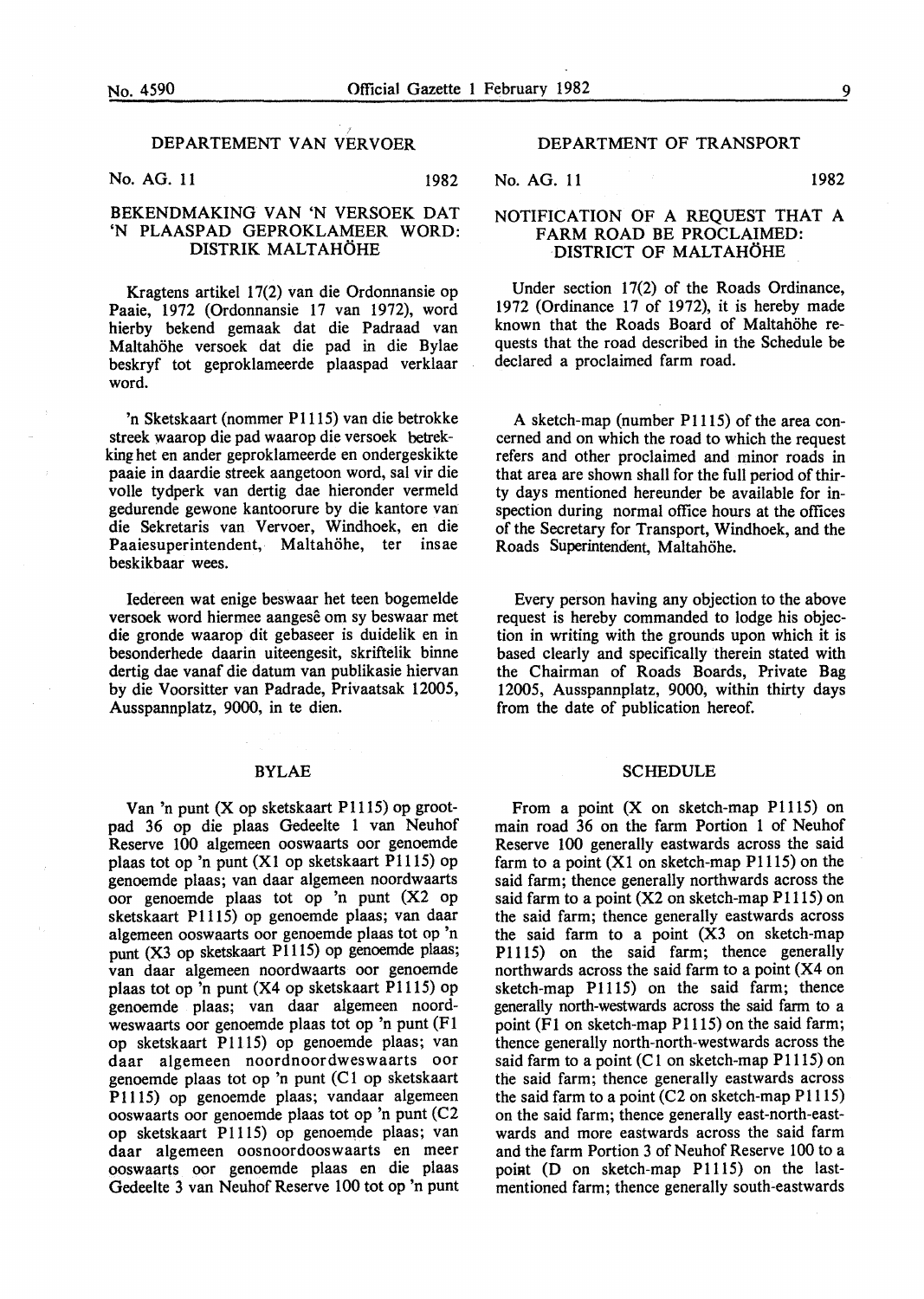(D op sketskaart P1115) op laasgenoemde plaas; van daar algemeen suidooswaarts en meer oossuidooswaarts oor laasgenoemde plaas tot op 'n punt (D1 op sketskaart P1115) op laasgenoemde plaas; van daar algemeen suidooswaarts oor laasgenoemde plaas tot op 'n punt (Y op sketskaart P1115) op die gemeenskaplike grens van Iaasgenoemde plaas en die plaas Gedeelte 1 van Neuhof Reserve. 100 (by benadering X-X1- X2-X3-X4-Fl-CI-C2-D-Dl-Y op sketskaart Plll15). The finance of the second second second

.<br>De stad for tal ef hope se li fam, ont anti-gu one man cann be replaced as backed.

and all the control and more all the DEPARTEMENT VAN VERVOER No. AG. 12 1982

#### VERLEGGING VAN 'N GEDEELTE VAN DISTRIKSPAD 204 : DISTRIK K ARASBURG

Ingevolge subartikel (2) van artikel 22 van die Ordonnansie op Paaie, 1972 (Ordonnansie 17 van 1972). word hierby bekend gemaak dat die Ministersraad kragtens subartikel (I) van genoemde artikel 22 in die distrik Karasburg die gedeelte van distrikspad 204 wat beskryf word in paragraaf (a) van die Bylae verle het van die roete wat beskryf word in genoemde paragraaf (a) en aangetoon word op sketskaart P1048 na die roete wat beskryf word in paragraaf (b) van die Bylae en aangetoon word op genoemde sketskaart.

Genoemde sketskaart is gedurende gewone kantoorure by die kantoor van die Sekretaris van Vervoer. Windhoek. ter insae beskikbaar.

## di kacamatan Karangko mendukan munisip By  $\mathbb{C}^{\infty}$  and  $\mathbb{C}^{\infty}$  are specified to a  $\mathbf{BYL}\overrightarrow{\mathbf{AE}}$  in the convention of the properties of the specific particle in the specific particle of the specific particle in the specific particle in the specif

(a) Van 'n punt ( D op sketskaart P 1 048) op distrikspad 204 op die plaas Restant van Bitterbruhn 284 algemeen suidooswaarts  $\bar{\gamma}$ oor genoemde plaas tot op 'n punt (E op sketskaart P1048) op genoemde plaas; van daar algemeen noordooswaarts oor genoemde plaas tot op 'n punt (F op sketskaart PI048) distrikspad 204 op genoemde plaas.

(b) Van 'n punt (D op sketskaart P1048) op distrikspad 204 op die plaas Restant van Bitterbruhn 284 algemeen ooswaarts oor genoemde plaas tot op 'n punt (F op skets-

kaart P1048) op distrikspad 204 op genoemde plaas.

and more east-south-eastwards across the lastmentioned farm to a point  $(D1)$  on sketch-map Pl115) on the last-mentioned farm; thence generally south-eastwards across the lastmentioned farm to a point (Y on sketch-map P1115) on the common boundary of the lastmentioned farm and the farm Portion 1 of Neuhof Reserve 100 (approximately X-Xl-X2-X3-X4-F1- Cl-C2-D-Dl-Y on sketch-map P1115).

 $\mathcal{A} \subseteq \mathcal{P} \cup \{ \mathcal{A}_1, \mathcal{A}_2, \mathcal{A}_3, \ldots, \mathcal{A}_n, \mathcal{A}_n, \mathcal{A}_n, \mathcal{A}_n, \mathcal{A}_n, \mathcal{A}_n, \mathcal{A}_n, \mathcal{A}_n, \mathcal{A}_n, \mathcal{A}_n, \mathcal{A}_n, \mathcal{A}_n, \mathcal{A}_n, \mathcal{A}_n, \mathcal{A}_n, \mathcal{A}_n, \mathcal{A}_n, \mathcal{A}_n, \mathcal{A}_n, \mathcal{A}_n, \mathcal{A}_n, \mathcal{A}_$ ne vs dale ad ads small a implay actor and add only the angulary like observes a material an length for any office papel and control as

The case of a 4 PM modeling security and

## DEPARTMENT OF TRANSPORT

No. AG. 12 1982

#### DEVIATION OF A PORTION OF DISTRICT ROAD 204: DISTRICT OF KARASBURG

In terms of subsection (2) of section 22 of the Roads Ordinance, 1972 (Ordinance 17 of 1972), it is hereby made known that the Council of Ministers has under subsection (1) of the said section 22 in the district of Karasburg deviated the portion of district road 204 described in paragraph (a) of the Schedule from the route described in the said paragraph (a) and indicated on sketch-map PI048 to the route described in paragraph (b) of the Schedule and indicated on the said sketchmap.

The said sketch-map is lying open to inspection during normal office hours at the office of the Secretary for Transport, Windhoek.

#### SCHEDULE AND ARREST

Sangeri

ยม เป็น มาร์ก เขามารถชม เกม ได้สัสดับดีการใช้ของเกม<br>สมาชุดสร้องสมาของเกรซุดังการเลยี่ (เของกลางการ) ประชาชน

 $\mathcal{P}(\mathcal{W}|\mathcal{S})$  ,  $\mathcal{X},\mathcal{X}$  ,  $\mathcal{L}(\mathcal{W})$ 

(a) From a point  $(D \text{ on sketch-map } P1048)$  on district road 204 on the farm Remainder of Bitterbruhn 284 generally south-eastwards 96 P across the said farm to a point (E on sketchmap P1048) on the said farm; thence generally north-westwards across the said farm to a point (F on sketch-map P 1048) on district road 204 on the said farm. ris pol

(b) From a point  $(D \text{ on sketch-map } P1048)$  on district road 204 on the farm Remainder of Bitterbruhn 284 generally eastwards across the said farm to a point (F on sketch-map P1048) on district road 204 on the said farm.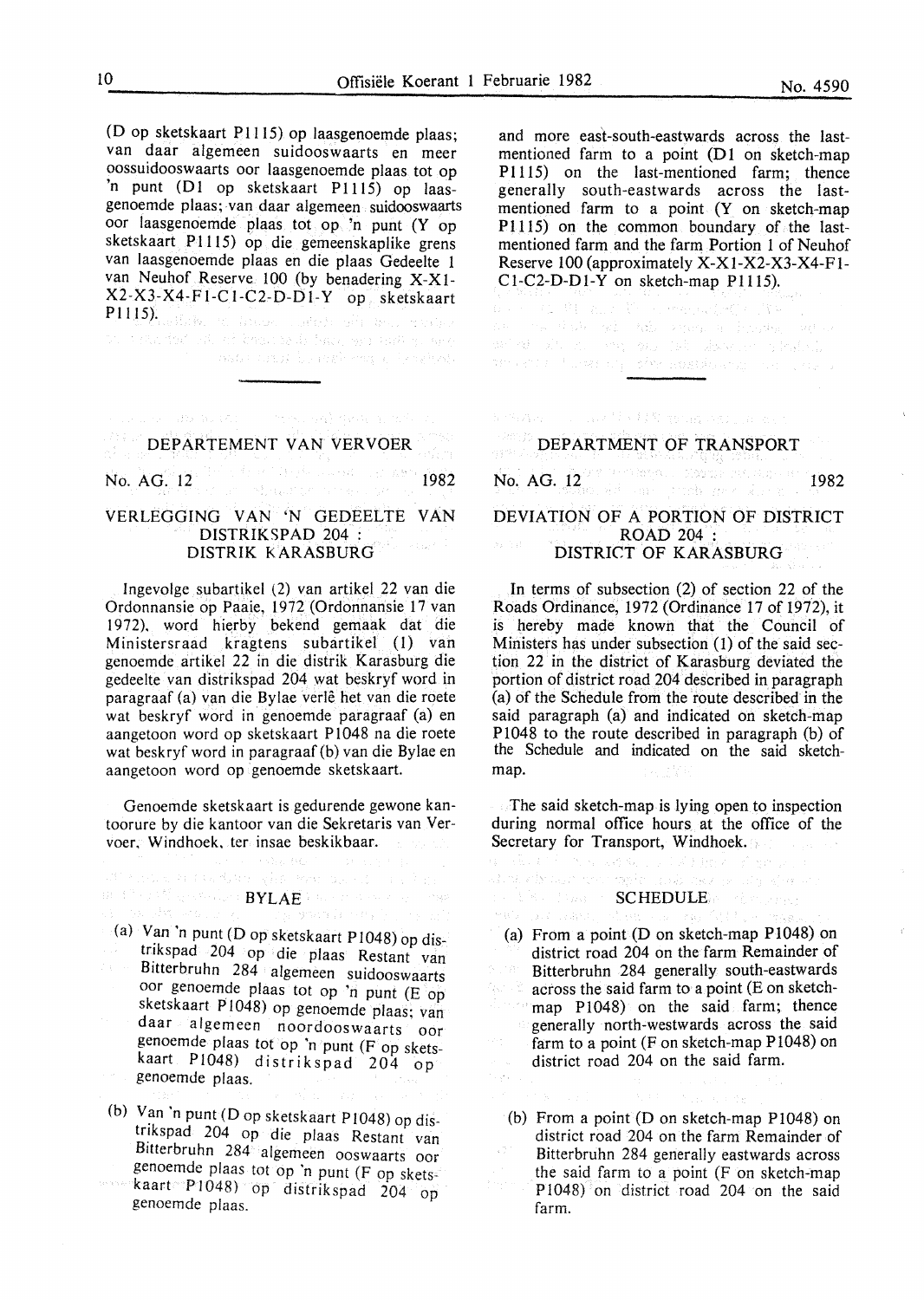### MUNISIPALITEIT VAN WINDHOEK: WYSIGING VAN WATERLEWERINGS-REGULASIES

Die Uitvoerende Komitee van die Blankes het kragtens artikel 243 van die Munisipale Ordonnansie 1963 (Ordonnansie 13 van 1963) die volgende regulasie goedgekeur wat deur die Munisipaliteit van Windhoek gemaak is om die Waterleweringsregulasies, afgekondig by Goewermentskennisgewing 138 van 15 Augustus 1973 en gewysig by Goewermentskennisgewings 84 van 1974, 119 van 1975, 19 en 189 van 1976, 119 en 184 van 1977, 5 van 1978, 197 van 1979 en 25, 42 en 70 van 1981, te wysig:

Aanhangsel A word hierby gewysig deur paragraaf 1 deur die volgende paragraaf te vervang:

#### "1. MINIMUM HEFFING

Benewens die gelde wat ingevolge enige ander paragraaf van hierdie Aanhangsel betaalbaar is, betaal elke verbruiker aan wie die water van die Raad beskikbaar is, hetsy die water verbruik is of nie, die volgende minimum heffing:

|  | Deursnee van verbindingspype. | Heffing per |  |
|--|-------------------------------|-------------|--|
|  |                               | . 1         |  |

maand.

No. 2 1982

#### MUNICIPALITY OF WINDHOEK: AMENDMENT OF WATEP SUPPLY REGULATIONS

The Executive Committee of the Whites has under section 243 of the Municipal Ordinance, 1963 (Ordinance 13 of 1963), approved the following regulation made by the Municipality of Windhoek to amend the Water Supply Regulations, promulgated by Government Notice 138 of 15 August 1973 and amended by Government Notices 84 of 1974, 119 of 1975, 19 and 189 of 1976, 119 and 184 of 1977, 5 of 1978, 197 of 1979 and 25, 42 and 70 of 1981:

Annexure A is hereby amended by the substitution for paragraph 1 of the following paragraph:

"1. MINIMUM CHARGE

In addition to the fees payable under any other paragraph of this Annexure, each consumer to whom the water of the Council is available shall, whether the water has been consumed or not, pay the following minimum charge:

Diameter of communication pipes. Charge per month.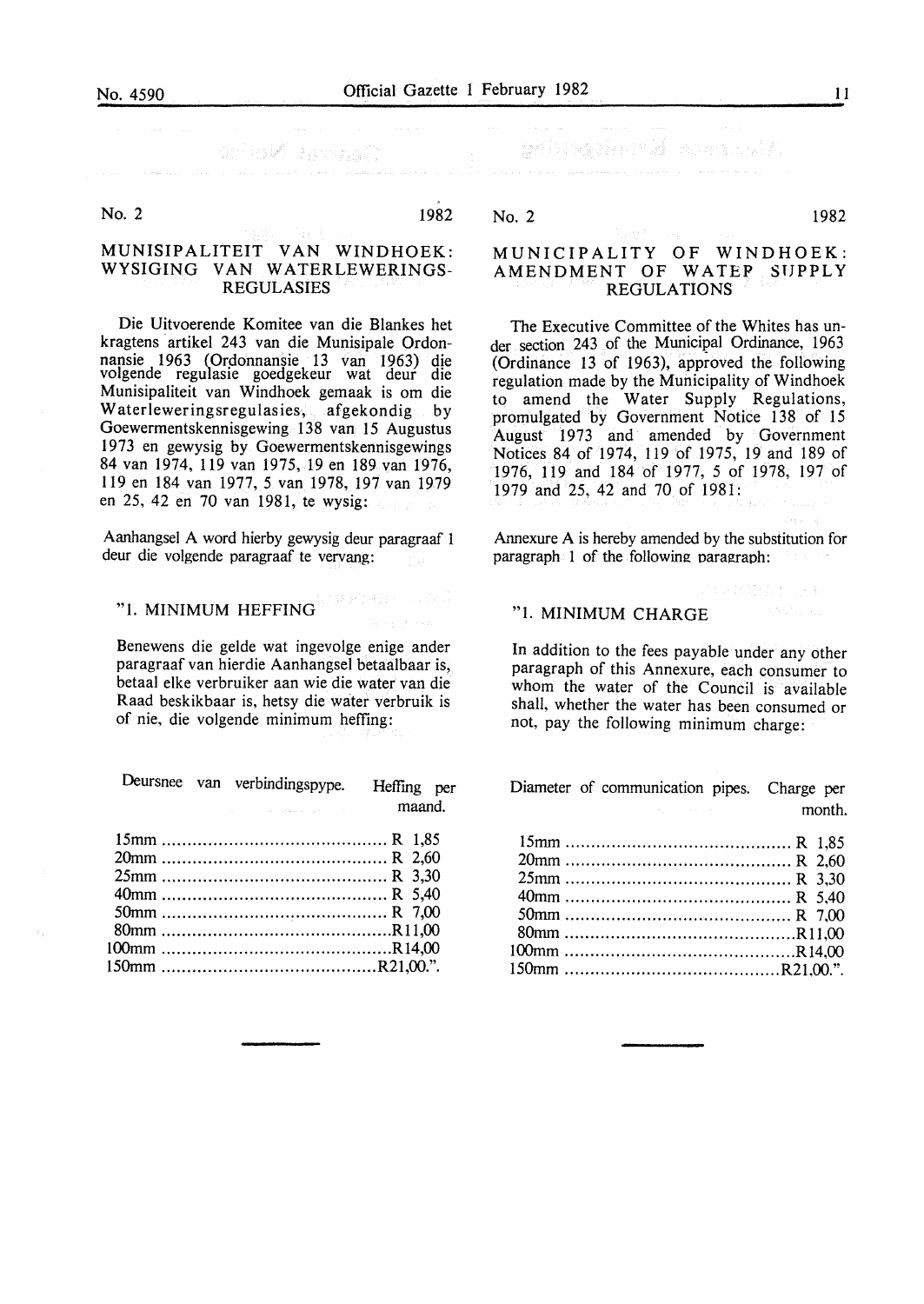## **.Algemene Kennisgewing**

#### No. 3 van 1982

### MUNISIPALITEIT VAN OTJIWARONGO

#### VERKOOP VAN ERF 927 PER PUBLIEKE VEILING

Kennis geskied hiermee ooreenkomstig die bepalings van artikel 171(4) van die Munisipale Ordonnansie no. 13 van 1963 soos gewysig, dat die stadsraad van Otjiwarongo op 26 Februarie 1982 om l OhOO by die munisipale kantore die volgende industriele erf per publieke veiling sal verkoop:

Erf 927 - Grootte : 2318 vierkantmeters

J.M.L. TREDOUX Stadsklerk

Munisipale Kantore Privaatsak 2209 OTJIWARONGO 9000

14 Januarie 1982

No. 3 of 1982

**General Notice** 

#### MUNICIPALITY OF OTJIW ARONGO

SALE OF ERF 927 BY PUBLIC AUCTION

Notice is hereby given in terms of the provisions of section 171 $(4)$  of the Municipal Ordinance no. 13 of 1963 as amended, that the Town Council will sell by public auction the undermentioned industrial erf on 26th February 1982 at 10.00 a.m. at the municipal offices.

Erf 927 - 2318 m<sup>2</sup>

J.M.L. TREDOUX Town Clerk

Municipal Offices Private Bag 2209 OTJIWARONGO

14th January 1982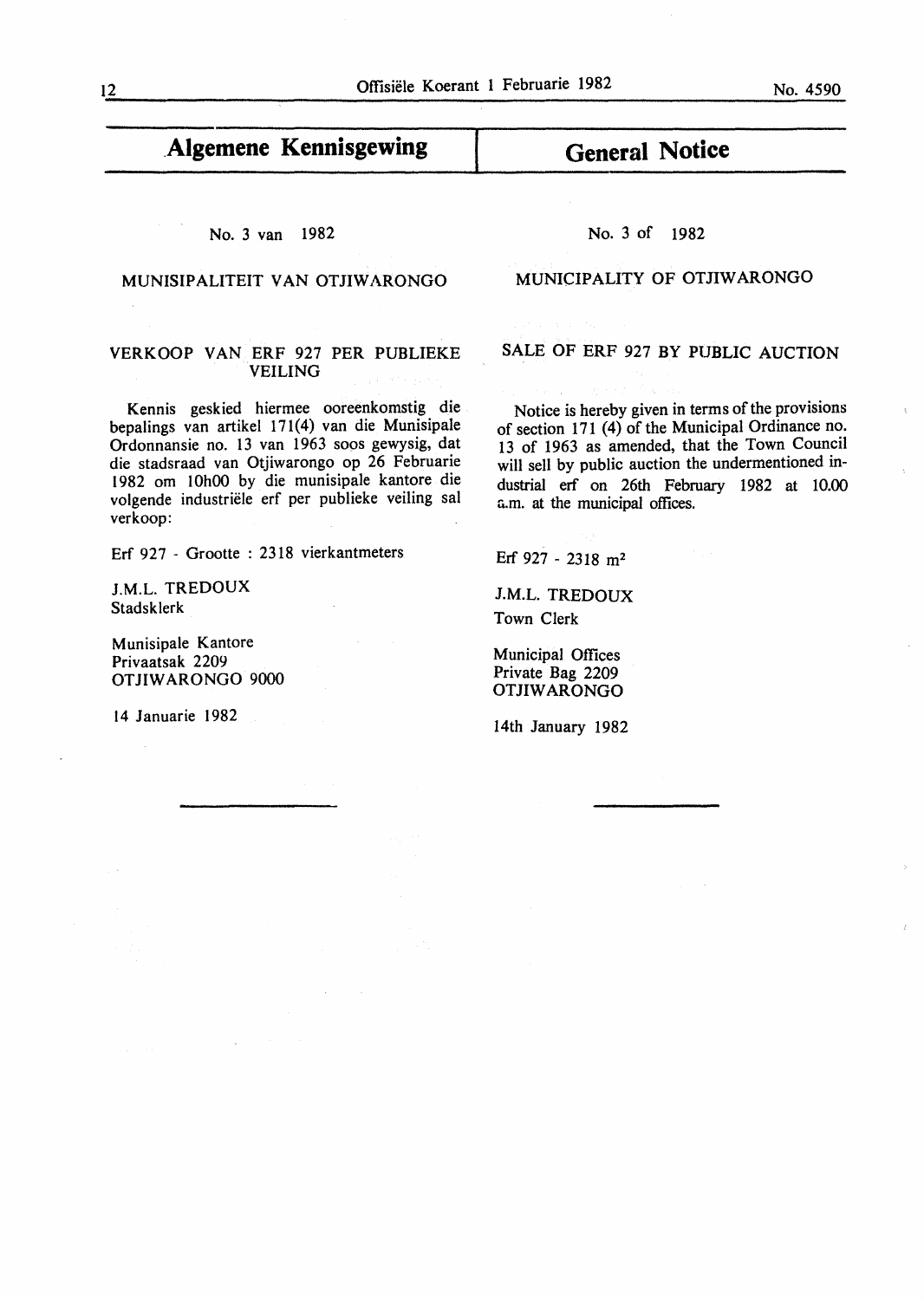### - **Advertensies**

# Advertensies<br>ADVERTEER IN DIE OFFISIËLE KOERANT VAN SUIDWES-AFRIKA

I. Die Buitengewone *Offisiele Koerant* wat advertensies bevat verskyn op elke Vrydag van elke maand; indien 'n Vrydag op 'n Openbare Feesdag val, verskyn die Offisiële *K oerant op* die voorafgaande Donderdag.

2. Advertensies wat in die *Offisiele Koerant* geplaas moet word, moet in die taal waarin hulle sal verskyn aan die OFFISIELE KOERANTKANTOOR, P.S. 13200, Windhoek, geadresseer word, of by Kamer 12 Barlow Huis Windhoek afgelewer word, nie later nie as 3 nm op die NEGENDE dag voor die verskyning van die *Offisiele Koerant,* waarin die advertensie geplaas moet word.

3. Advertensies word vir die openbare voordeel in die *Of- \_(isii!'le Koerant* gepubliseer. Vertalings moet deur die Adverteerder of sy agent gelewer word indien verlang.

4. Slegs regsadvertensies word vir publikasie in die *Of- \_(isii!le K oerant* aangeneem en hulle is onderworpe aan die goedkeuring van die Sekretaris van Burgersake en Mannekrag, wat die aanneming of verdere publikasie van 'n advcrtensie mag weier.

5. Die Sekretaris van Burgersake en Mannekrag behou hom die reg voor om die kopie te redigeer, te hersien en oortollige besonderhede weg te laat.

6. Advertensies moet sover moontlik getik wees. Die manuskrip van advertensies moet slegs op een kant van die papier geskryf word en aile eiename moet duidelik wees. In eval 'n naam weens onduidelike handskrif foutief gedruk word. kan die advertensie slegs dan herdruk word as die koste van 'n nuwe plasing betaal word.

7. Geen aanspreeklikheid word aanvaar vir enige vertraging in die publisering van 'n kennisgewing of vir die publisering daarvan op 'n ander datum as die deur die insender bepaal. Insgelyks word geen aanspreeklikheid aanvaar ten opsigte van enige redigering. hersiening. weglatings. tipografiese foute en foute wat weens dowwe of onduidelike kopie mag ontstaan nie.

8. Die insender word aanspreeklik gehou vir enige skadevergoeding en koste wat voortvloei uit enige aksie wat weens die publisering, hetsy met of sonder enige weglating, foute. onduidelikhede of in watter vorm ook al, van 'n kennisgewing teen die Administrateur-generaal ingestel word.

9. Die jaarlikse intekengeld op die *Offisiele Koerant* is R 12.50 posvry in hierdie Gebied en die Republiek van Suid-Afrika. verskrygbaar by die here Die Suidwes-Drukkery Beperk. Posbus 2196, Windhoek. Oorsese intekenaars moet posgeld vooruitbetaal. Enkel eksemplare van die *Offisiële* 1\.0era/11 *is* verkrygbaar van die here Die Suidwes-Drukkery Beperk. Posbus 2196. Windhoek, teen 30c per eksemplaar. Eksemplare word vir slegs twee jaar in voorraad gehou.

10. Die koste vir die plasing van kennisgewings is soos volg en is betaalbaar by wyse van tjeks. wissels, pos- of geldorders.:

### **Advertisements**

#### ADVERTISING IN THE OFFICIAL GAZETTE OF SOUTH WEST AFRICA

I. The *Official Gazelle* Extraordinary containing advertisements is published on every Friday of each month: if those days fall on a Public Holiday, the *Official Gazelle* is published on the preceding Thursday.

2. Advertisements for insertion in the *Qflicial Gazelle*  should be addressed to the OFFICIAL GAZETTE OFFICE. P.B. 13200. Windhoek. or be delivered to Room 120. Barlow house Building Windhoek. in the languages in which they are to be published. not later than 3 p.m. on the NINTH day before the date of publication of the *Official*  Gazette in which they are to be inserted.

3. Advertisements are published in the *Qflicial Gazette*  for the benefit of the public. Translations if desired. must be furnished by the advertiser or his agent.

4. Only law advertisements are accepted for publication in the *Qflicial Gazelle,* and are subject to the approval of the Secretary for Civic Affairs and Manpower. who may refuse to accept or may decline further publication of any advertisement.

5. The Secretary for Civic Affairs and Manpower reserves the right to edit and revise copy and to delete therefrom any superfluous detail.

6. Advertisements should as far as possible be typewritten. Manuscript of advertisements should be written on one side of the paper only. and all proper names plainly inscribed: in the event of any name being incorrectly printed as a result of indistinct writing. the advertisement can only be republished on payment of the cost of another insertion.

7. No liability is assumed for any delay in publishing a notice or for publishing it on any date other than that stipulated by the advertiser. Similarly no liability is assumed in respect of any editing. revision. omission. typographical errors or errors resulting from faint or indistinct copy.

8. The advertiser will be held liable for all compensation and costs arising from any action which may be instituted against the Administrator-General as a result of the publication of a notice with or without any omission. errors. lack of clarity or in any form whatsoever.

9. The subscription for the *Official Gazette* is R12.50 per annum. post free in this Territory and the Republic of South Africa. obtainable from Messrs. The Suidwes-Drukkery Limited. P.O. Box 2196. Windhoek. Postage must be prepaid by overseas subscribers. Single copies of the *Qflicial*  Gazette may be obtained from The Suidwes-Drukkery. Limited. P.O. Box 2196. Windhoek. at the price of 30c per copy. Copies are kept in stock for only two years.

10. The charge for the insertion of notices is as follows and is payable in the form of cheques. bills. postal or money orders: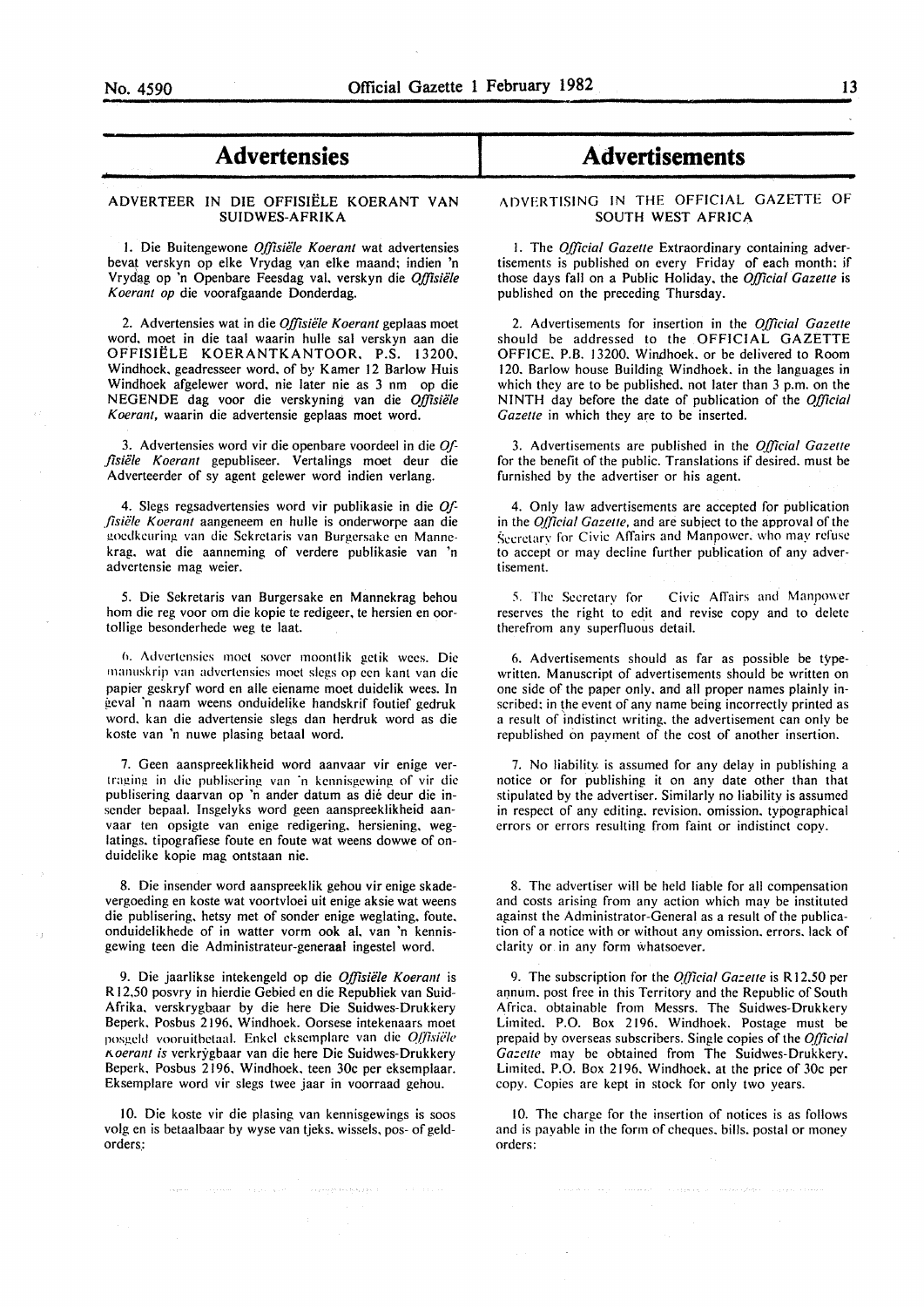#### LYS VAN VASTE TARIEWE  $\label{eq:R} \hat{R}^{(1)} = \hat{z} \hat{\lambda}^{(1)} \hat{z}^{\dagger} \hat{\Sigma} \hat{\Sigma} \hat{\Sigma}^{\dagger} \hat{\Sigma}^{\dagger} \hat{\Sigma}^{\dagger} \hat{\Sigma}^{\dagger} \hat{\Sigma}^{\dagger} \hat{\Sigma}^{\dagger} \hat{\Sigma}^{\dagger} \hat{\Sigma}^{\dagger}$

| Gestandaardiseerde kennisgewings                                                  | Tarief per<br>plasing |
|-----------------------------------------------------------------------------------|-----------------------|
| Manufacturer (1999)                                                               | R                     |
| 机调整 计图片设计程序                                                                       |                       |
|                                                                                   | R3.25                 |
|                                                                                   | 6.00                  |
|                                                                                   | 5.00                  |
| Boedelwettekennisgewings: Vorms J. 297, J. 295, J.                                |                       |
|                                                                                   | 2,00                  |
| Derdeparty-assuransie-eise om skadevergoeding                                     | 2,50                  |
|                                                                                   |                       |
| Insolvensiewet- en maatskappywettekennis-<br>gewings: J. 28, J. 29, Vorms 1 tot 9 | 4,00                  |
|                                                                                   |                       |
|                                                                                   |                       |
| L.W. $-$ Vorms 2 en $6 -$ by komstige verkla-                                     |                       |
| rings volgens woordetaltabel, toegevoeg tot die                                   |                       |
| basiese tarief.                                                                   |                       |
|                                                                                   |                       |
| Naamsverandering (vier plasings)                                                  | 25,00                 |
| Naturalisasiekennisgewings (insluitende 'n her-                                   |                       |
| druk vir die adverteerder)                                                        | 2.00                  |
| Onopgeëiste geld $-$ slegs in die buitengewone Of-                                |                       |
| fisiële Koerant, sluitingsdatum 15 Januarie (per in-                              |                       |
| skrywing van "naam, adres en bedrag")                                             | 0.80                  |
|                                                                                   | 5,00                  |
| Slumopruimingshofkennisgewings, per perseel                                       | 4.00                  |
| Verlore lewensversekeringspolisse                                                 | 2.00                  |
|                                                                                   |                       |
| os As                                                                             |                       |
| Nie-gestandaardiseerde kennisgewings                                              |                       |
|                                                                                   |                       |
| Maatskappykennisgewings:<br>and the<br>$\sim$<br>and the company<br>1920-1930     |                       |
| Kort kennisgewings: Vergaderings, besluite,                                       |                       |
| aanbod van skikking, omskepping van maat-                                         |                       |
| skappy, vrywillige likwidasies, ens.: sluiting                                    |                       |
| van oordrag van lederegisters en/of verklarings                                   |                       |
|                                                                                   | 11.00                 |
| Dranklisensie kennisgewings (in buitengewone Of-                                  |                       |
| fisiële koeranie, t.w. Junie/Tvl. Novem-                                          |                       |
| ber/Kaap, Januarie/OVS., April/Natal) per                                         | Turit.                |
|                                                                                   | 7.00                  |
| Verklaring van dividende met profytstate, notas in-                               |                       |
|                                                                                   | 25.00                 |
| Lang kennisgewings: Oordragte, veranderings met                                   |                       |
| betrekking tot aandele of kapitaal, aflossings,                                   |                       |

|                                                 | -37.00 |
|-------------------------------------------------|--------|
|                                                 | 11.00  |
| Likwidateurs en ander aangesteldes se kennisge- |        |
|                                                 | 7.00   |

Geregtelike en ander openbare verkope:

|                                        | 18.00 |
|----------------------------------------|-------|
| Openbare veilings, verkope en tenders: |       |
|                                        | 6.00  |
|                                        | 15.00 |
|                                        | 23.00 |

#### Orders van die Hof:

| Voorlopige en finale likwidasies of sekwe-    |                |
|-----------------------------------------------|----------------|
|                                               | 14.00          |
| Vertalings of veranderings in kapitaal, same- |                |
| smeltings, aanbod van skikking                | 37.00          |
| Geregtelike besture, kurator bonis en soort-  |                |
| gelyke en uitgebreide bevel nisi              | $37.00 \times$ |
|                                               | 4.00           |
| Tersydestellings en afwysings van petisies (J |                |
|                                               | 4.00           |

### LIST OF FIXED TARIFF RATES

| HE 1333                                                                                             |                                 |
|-----------------------------------------------------------------------------------------------------|---------------------------------|
| Standardised notices<br>$\label{eq:1} \frac{1}{2\pi^2\sqrt{2\pi}\, \sigma^2} \, \frac{1}{\sigma^2}$ | Rate per<br>insertion           |
| ひんい おおしん ふくしかいしょう<br>好之以克 (Req) >                                                                   | where $\mathbb{R}^n$ is the $R$ |
|                                                                                                     |                                 |
|                                                                                                     | R3,25                           |
|                                                                                                     | 6.00                            |
|                                                                                                     | 5.00                            |
| Administration of Estates Acts notices: Forms J.                                                    |                                 |
|                                                                                                     | 2.00                            |
| Third party insurance claims for compensation.<br>Insolvency Act and Company Acts notices: J        | 2.50                            |
|                                                                                                     | 4.00                            |
| and the state of the construction of the state                                                      |                                 |
| $N.B.$ - Forms 2 and 6 - additional state-                                                          |                                 |
| ments according to word count table, added to<br>the basic tariff.                                  |                                 |
| Change of name (four insertions)                                                                    | 25.00                           |
| Naturalisation notices (including a reprint for the                                                 |                                 |
|                                                                                                     | 2.00                            |
| Unclaimed moneys - only in the extraordinary<br>Official Gazette, closing date 15 January (per en-  |                                 |
| try of "name, address and amount")                                                                  | 0.80                            |
|                                                                                                     | 5.00                            |
| Slum Clearance Court notices, per premises                                                          | 4.00                            |
|                                                                                                     | 2.00                            |
|                                                                                                     |                                 |
| コンティング アンドランス かいぼう おおし かいしょう けいこうしょう                                                                |                                 |

#### Non-standardised notices

Company notices:

| Short notices: Meetings, resolutions, offer of<br>compromise, conversion of company, voluntary |       |
|------------------------------------------------------------------------------------------------|-------|
| windings-up: closing of transfer or members'                                                   |       |
| registers and/or declaration of dividends                                                      | 11.00 |
| Liquor Licence notices (in extraordinary Gazettes,                                             |       |
| $\sim$ viz. June/Tvl. November/Cape.                                                           |       |
| January/O.F.S., April/Natal), per bilingual                                                    |       |
|                                                                                                | 7.00  |
| Declaration of dividend with profit statements, in-                                            |       |
|                                                                                                | 25.00 |
| Long notices: Transfers, changes in respect of                                                 |       |
| shares or capital, redemptions, resolutions,                                                   |       |
|                                                                                                | 37,00 |
| Trade marks in South West Africa                                                               | 11.00 |
| Liquidator's and other appointees' notices                                                     | 7.00  |
|                                                                                                |       |

Sales in execution and other public sales:

| Public auctions, sales and tenders: |        |
|-------------------------------------|--------|
|                                     | - 6.00 |
|                                     |        |
|                                     | 23.00  |

### Orders of the Court:

| Provisional and final liquidations or sequestra- |       |
|--------------------------------------------------|-------|
|                                                  | 14.00 |
| Reductions or changes in capital mergers, offer  |       |
|                                                  | 37.00 |
| Judicial managements, curator bonis and          |       |
| similar and extensive rules nisi                 | 37.00 |
| Extension of return date                         | 4.00  |
| Supersessions and discharge of petitions (J      |       |
| 158).                                            |       |